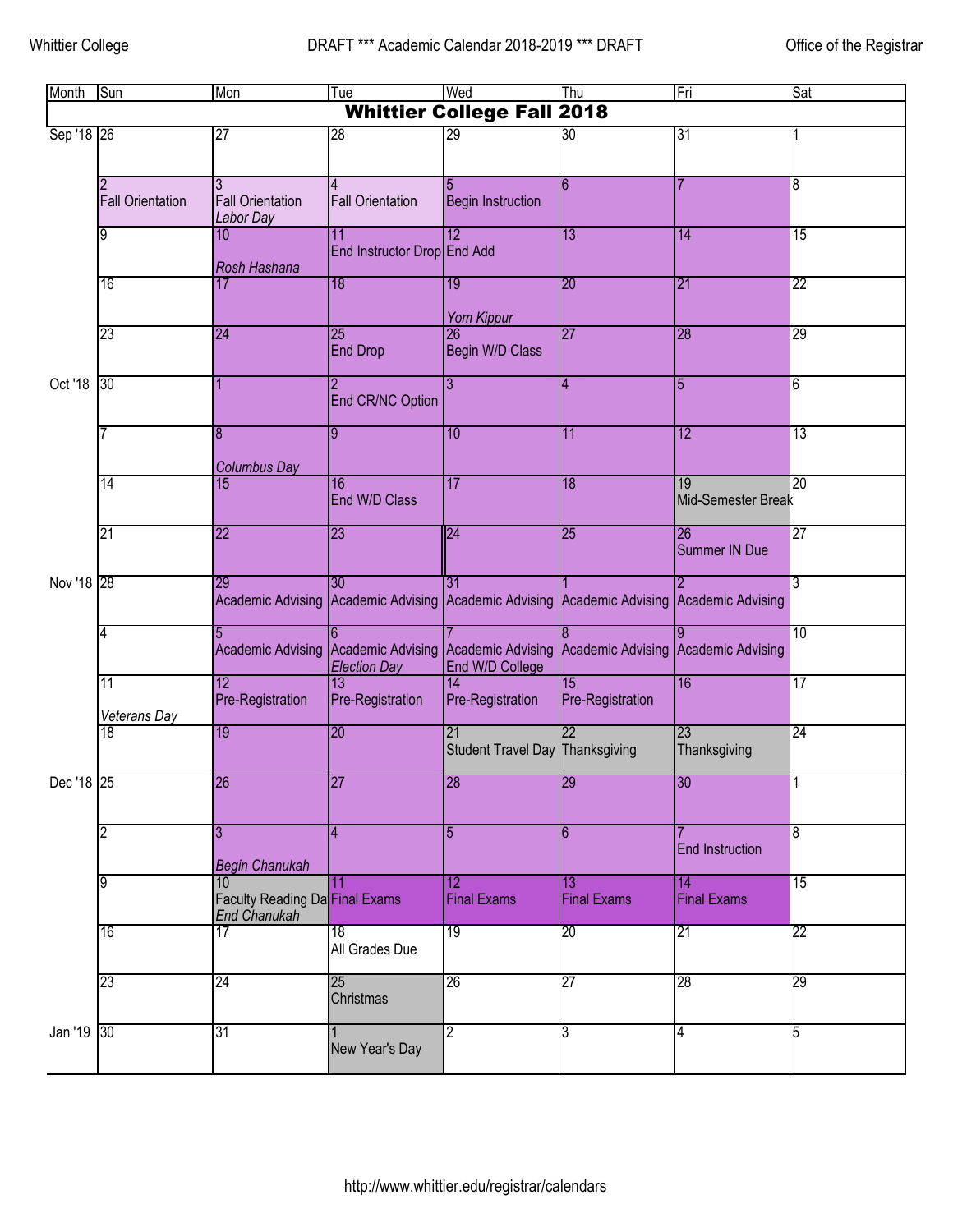| Month                                             | Sun          | Mon                                             | Tue                                    | Wed                                                                     | Thu                            | Fri                                               | Sat                         |  |  |
|---------------------------------------------------|--------------|-------------------------------------------------|----------------------------------------|-------------------------------------------------------------------------|--------------------------------|---------------------------------------------------|-----------------------------|--|--|
| <b>Whittier College JanTerm &amp; Spring 2019</b> |              |                                                 |                                        |                                                                         |                                |                                                   |                             |  |  |
| Jan '19 6                                         |              | <b>Begin Instruction</b>                        | 8                                      |                                                                         | 10                             | 11<br>End Add/Drop<br>End CR/NC Option            | 12                          |  |  |
|                                                   | 13           | 14<br>Begin W/D Class                           | 15                                     | 16                                                                      | 17                             | 18<br>End W/D Class<br>End W/D College            | 19                          |  |  |
|                                                   | 20           | 21<br><b>MLK Birthday</b>                       | $\overline{22}$                        | 23                                                                      | 24                             | 25                                                | 26                          |  |  |
| Feb '19 27                                        |              | 28<br>End Instruction                           | 29<br>Spring Orientation               | 30<br><b>Spring Orientation</b>                                         | 31<br><b>Begin Instruction</b> |                                                   | $\overline{2}$              |  |  |
|                                                   | 3            | $\overline{4}$                                  | $\overline{5}$                         | End Instructor Drop End Add                                             |                                | $\overline{8}$                                    | 9                           |  |  |
|                                                   | 10           | 11<br>JanTerm Grades Due                        | 12                                     | 13                                                                      | 14                             | 15                                                | 16                          |  |  |
|                                                   | 17           | 18<br>Presidents' Day                           | 19                                     | 20<br><b>End Drop</b>                                                   | 21<br>Begin W/D Class          | 22<br>Fall IN Due                                 | 23                          |  |  |
| Mar '19 24                                        |              | 25                                              | 26                                     | 27                                                                      | 28<br>End CR/NC Option         |                                                   | 2                           |  |  |
|                                                   | 3            | $\overline{4}$                                  | $\overline{5}$                         | 6                                                                       |                                | $\boldsymbol{8}$                                  | 9                           |  |  |
|                                                   | 10           | 11                                              | 12                                     | 13<br>End W/D Class                                                     | 14                             | 15                                                | 16                          |  |  |
|                                                   | 17           | 18<br><b>Spring Break</b>                       | $\overline{19}$<br><b>Spring Break</b> | 20<br><b>Spring Break</b>                                               | 21<br><b>Spring Break</b>      | 22<br><b>Spring Break</b>                         | $\overline{23}$             |  |  |
|                                                   | 24           | 25                                              | 26                                     | 27                                                                      | 28                             | 29                                                | 30 <sup>°</sup>             |  |  |
| Apr '19                                           | 31           |                                                 |                                        | Academic Advising Academic Advising Academic Advising Academic Advising |                                | Academic Advising                                 | 6                           |  |  |
|                                                   |              | 8<br><b>Academic Advising</b><br>JanTerm IN Due | $\overline{9}$<br>Academic Advising    | 10<br>Academic Advising                                                 | 11<br>Academic Advising        | 12<br><b>Academic Advising</b><br>End W/D College | 13                          |  |  |
|                                                   | 14           | 15<br>Pre-Registration                          | 16<br>Pre-Registration                 | 17<br>Pre-Registration                                                  | 18<br>Pre-Registration         | 19                                                | 20<br><b>Begin Passover</b> |  |  |
|                                                   | 21<br>Easter | $\overline{22}$                                 | 23                                     | 24                                                                      | 25                             | 26                                                | 27<br><b>End Passover</b>   |  |  |
| May '19 28                                        |              | 29                                              | 30                                     |                                                                         | $\overline{2}$                 | 3                                                 |                             |  |  |
|                                                   | 5            | 6<br>Begin Ramadan                              | End Instruction                        | Faculty Reading Da Final Exams                                          |                                | 10<br><b>Final Exams</b>                          | 11<br><b>Final Exams</b>    |  |  |
|                                                   | 12           | 13<br><b>Final Exams</b>                        | $\overline{14}$<br>Senior Grades Due   | 15                                                                      | 16                             | 17<br>Commencement                                | 18                          |  |  |